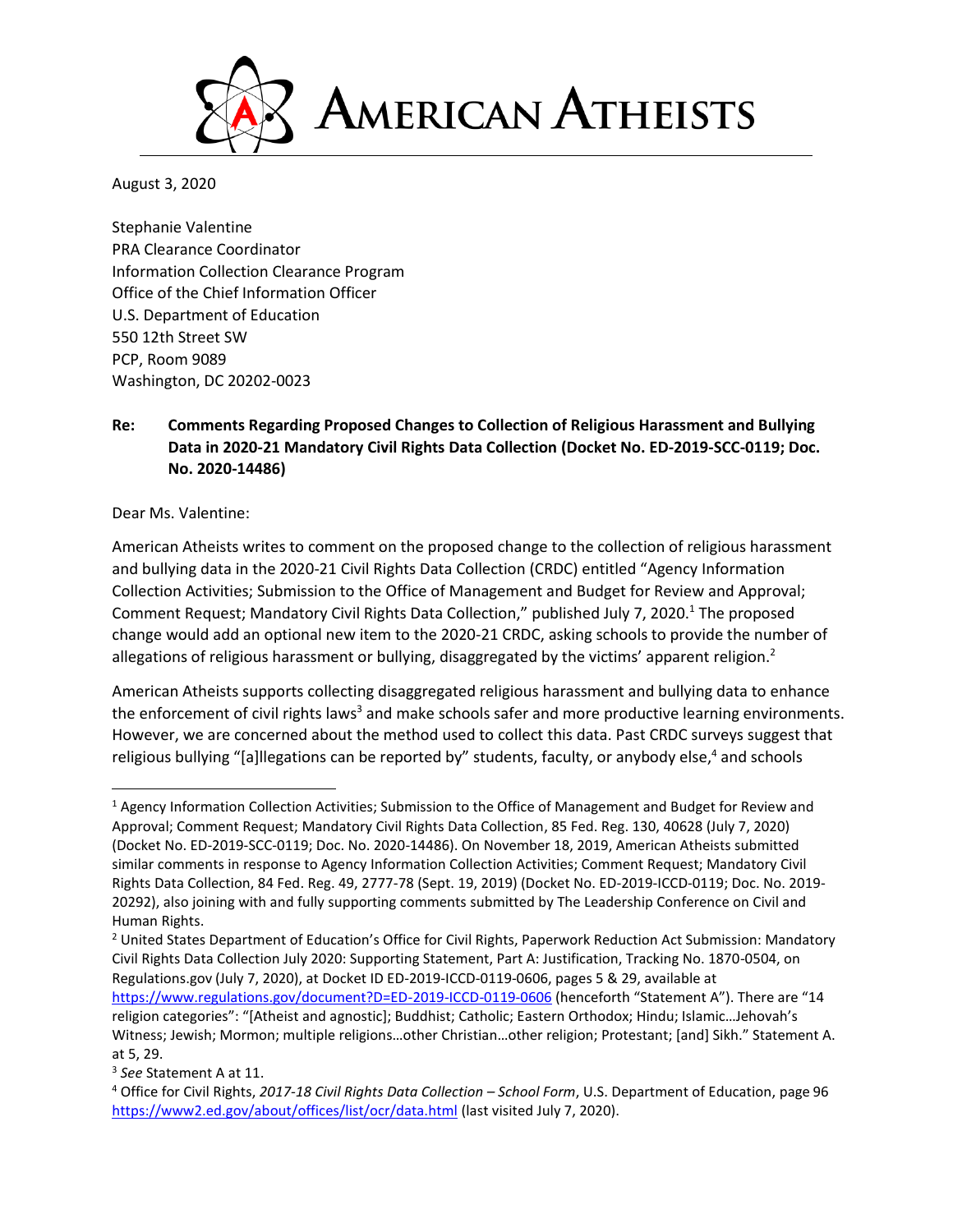would disaggregate reports of religious bullying and harassment by examining "the likely motives of the alleged harasser/bully."<sup>5</sup> American Atheists is concerned that this method of collecting and disaggregating reports will encourage school faculty to inappropriately investigate and consider student religion, endanger students' privacy and security, and fail to capture the reality of religious bullying and harassment. Therefore, we strongly recommend that the Office for Civil Rights (hereinafter, "Office") adopt methodological improvements and safeguards into this proposal, including anonymous selfreporting and faculty training, to protect students and refine data collection.

American Atheists is a national civil rights organization that works to achieve religious equality for all Americans by protecting what Thomas Jefferson called the "wall of separation" between government and religion created by the First Amendment. We strive to create an environment where atheism and atheists are accepted as members of our nation's communities and where casual bigotry against our community is seen as abhorrent and unacceptable. We promote understanding of atheists through education, outreach, and community-building and work to end the stigma associated with being an atheist in America. As advocates for religious equality, American Atheists supports efforts to address religious bullying and harassment in schools that are inclusive and protect student privacy.

## **1. The proposed method for collecting and disaggregating religious bullying data will result in harm to students.**

Although disaggregating religious harassment and bullying data could promote students' civil rights<sup>6</sup> and make schools safer and more effective learning environments, the proposed implementation of this new survey question would endanger student privacy and safety. Schools that respond to this new survey question will be required to routinely consider, investigate, and record the religious beliefs and affiliations of students. Whenever religious bullying is reported, school faculty will be required to "look to the likely motives of the alleged harasser" to classify the incident.<sup>7</sup> In other words, any time religious bullying is reported, faculty will have to make a determination regarding the religion of the victim in order to provide an assessment of the motivation. Religious bullying in schools is common,<sup>8</sup> meaning that faculty inquiries into students' religious beliefs will necessarily also become common if this new measure is added to the mandatory CRDC.

Investigations by school officials regarding religious bullying will threaten student privacy and security. Many students do not want their religious beliefs revealed to school staff or other students. For example, a recent survey of nonreligious Americans found that more than two in five (42.8%) always or mostly conceal their nonreligious beliefs at school.<sup>9</sup> However, the investigations required by the proposed new survey item risk exposing students' religious and nonreligious beliefs to the entire school. For many students, religion is a private matter, and such privacy may be important for security and acceptance.

American Atheists *phone* 908.276.7300 225 Cristiani St. *fax* 908.276.7402 Cranford, NJ 07016 www.atheists.org

<sup>&</sup>lt;sup>5</sup> Statement A at 11, 18.

<sup>6</sup> *See id.* at 11.

<sup>7</sup> Statement A at 11, 18.

<sup>8</sup> *Id.* at 18; *see also* Emily A. Greytak, Joseph G. Kosciw, Christian Villenas, and Noreen M. Giga, From Teasing to Torment: School Climate Revisited 3, 4, 6 (2016) (finding that 18% of "students reported verbal harassment based on…actual or perceived religion.").

<sup>9</sup> Frazer, S., El-Shafei, A., Gill, A.M. (2020). *Reality Check: Being Nonreligious in America*, 19. Cranford, NJ: American Atheists.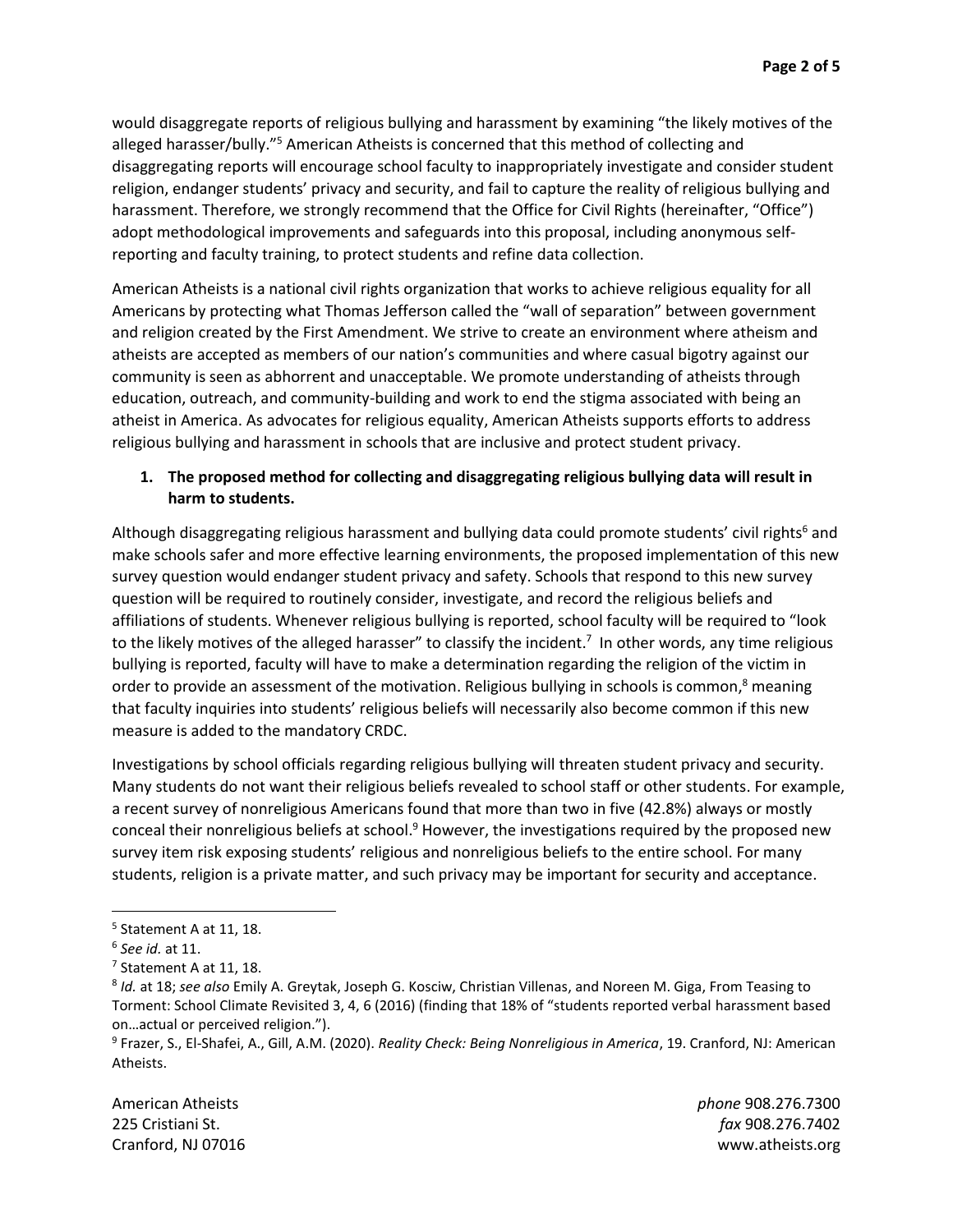When a student's religious beliefs are revealed to other students and school staff, the student may be put at risk of bullying, harassment, or religiously motivated discrimination. In fact, nearly one third of surveyed nonreligious students (29.4%) reported negative experiences in school because of their nonreligious identity.<sup>10</sup> Moreover, students in very religious areas were 2.5 times as likely to have negative experiences in education based on their nonreligious identity than those in "not at all" religious areas.<sup>11</sup> Sadly, many Americans are deeply biased against atheists and religious minorities<sup>12</sup> and such students may not receive fair treatment if their beliefs are disclosed.

Moreover, we have serious concerns about the confidentiality of the information gathered to respond to this survey item, particularly for students who are religious minorities or atheists. Even if students are not named in reports, faculty may know or easily determine the identity of the student or students in a report. In schools with a small number of students, data collected on religious harassment and bullying may not be anonymous because few students may fit the demographic information reported about the victim or victims.

We recommend that the Office more effectively collect information on religious bullying and protect students' privacy by asking respondents to collect religious bullying information through anonymous self-reporting and by providing resources and guidelines on data confidentiality. The Office should consider the National Survey of Family Growth, which collects sensitive information using "[private] selfadministration," as a model for anonymous student self-reporting.<sup>13</sup> This method of data collection would give students facing bullying or harassment control over their privacy and security, prevent invasive questioning of religious beliefs by school authorities, allow students to decide whether or not to report the religious aspect of the bullying, and improve data accuracy.

### **2. The proposed method for collecting and disaggregating religious bullying and harassment data would result in systemic inaccuracies.**

Disaggregating religious bullying data by using third parties' perceptions of offenders' motives will almost certainly be ineffective. Most Americans are not as familiar with atheism or minority religions as they are with majority religions such as Christianity. This lack of context may cause educators and administrators significant difficulty in recognizing bullying against atheists and religious minorities. Moreover, nonreligious and religious minority students may be reluctant to report harassment and bullying because the officials to whom they would be reporting likely share the same majoritarian beliefs as the harassers. These students may have well-justified concerns about exposing themselves to additional negative treatment by revealing their beliefs, particularly those students living in very

American Atheists *phone* 908.276.7300 225 Cristiani St. *fax* 908.276.7402 Cranford, NJ 07016 www.atheists.org

<sup>10</sup> *Id.* at 23-24.

<sup>11</sup> *Id.* at 24.

<sup>12</sup> *See* Sadie Dingfelder, *Anti-atheist Sentiment Rooted in Distrust, not Disgust, Study Finds*, American Psychological Association (Feb. 2012), available at <https://www.apa.org/monitor/2012/02/anti-atheist> (reporting on study finding that Americans trust atheists about as much as they trust rapists, and that "only 33 percent" of Americans "said [they would] hire [an] atheists to work in a day-care center"); *see also* Michael Lipka, *10 Facts About Atheists*, PEW Research Center (June 1, 2016), available a[t https://www.pewresearch.org/fact-tank/2016/06/01/10-facts](https://www.pewresearch.org/fact-tank/2016/06/01/10-facts-about-atheists/)[about-atheists/](https://www.pewresearch.org/fact-tank/2016/06/01/10-facts-about-atheists/) (considering polls showing, inter alia, that Americans like atheists and Muslims less than they like Jews, Catholics, and Evangelicals).

<sup>13</sup> *See* National Center for Health Statistics, *National Survey of Family Growth*, Centers for Disease Control and Prevention, available at [https://www.cdc.gov/nchs/nsfg/about\\_nsfg.htm](https://www.cdc.gov/nchs/nsfg/about_nsfg.htm) (last visited July 28, 2020).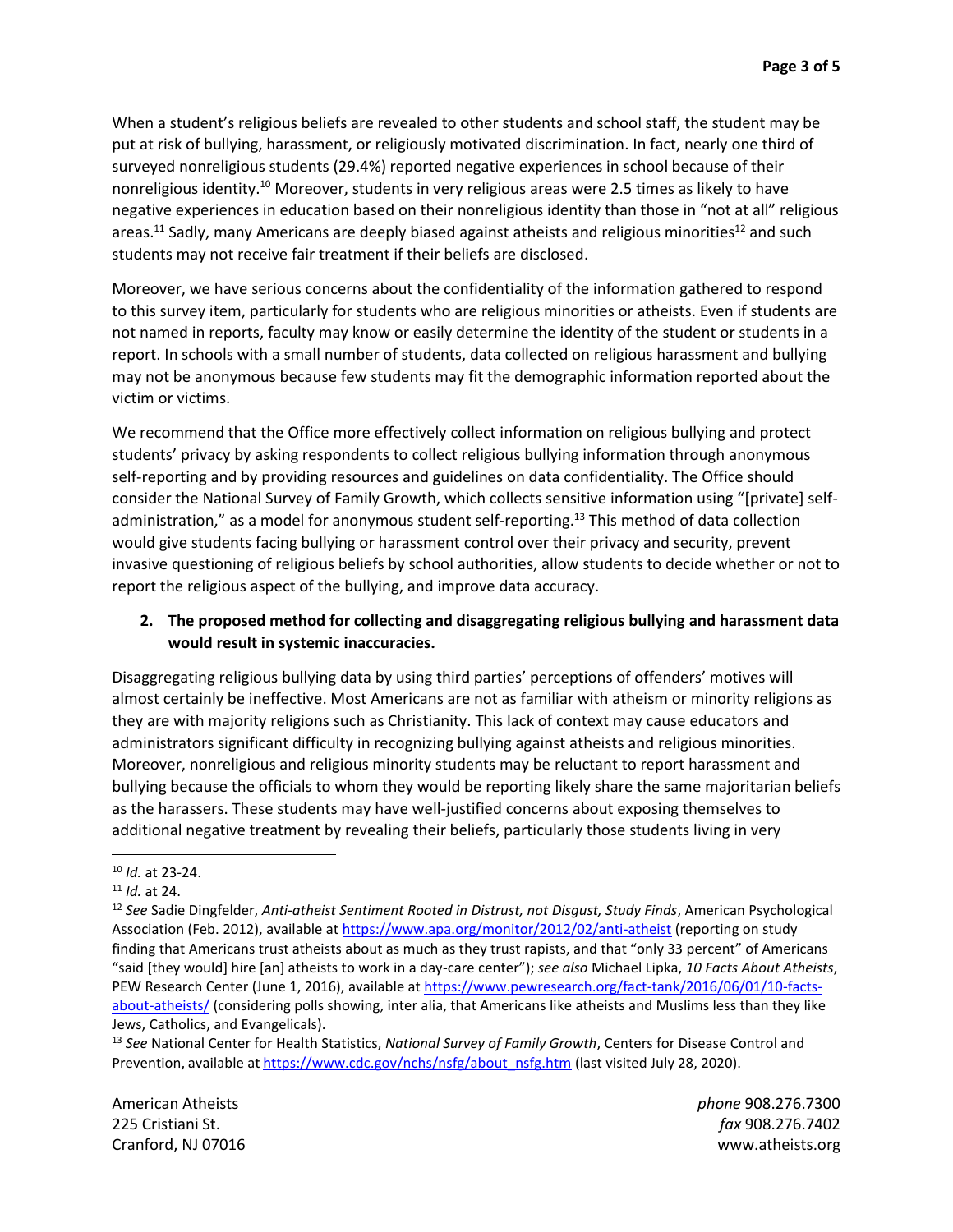religious communities or communities dominated by one majority religion. For example, our research found that stigma against nonreligious participants was 40% higher in very religious communities compared to not at all religious communities, and rates of concealment of participants' nonreligious beliefs were commensurately higher as well.<sup>14</sup>

Moreover, using third-party perceptions of offenders' motives will likely skew reporting rates, leading to inaccurate and ineffective investigations. Pursuant to the Paperwork Reduction Act of 1995, agencies should work to "minimize the paperwork burden for . . . educational and nonprofit institutions, . . . relating from the collection of information by and for the Federal Government," and to "improve the productivity, efficiency, and effectiveness of Government programs."<sup>15</sup> As such, agencies should avoid error-prone and inefficient methods of data collection that are likely to result in inaccurate data. Because the reason for collecting this data is to improve "civil rights enforcement,"<sup>16</sup> the Office should ensure that its data collection method is as accurate and practicable as is reasonably possible.

Collecting religious bullying data through anonymous self-reporting would make the proposed data collection more accurate and efficient. In many cases, it will be very difficult for school officials to discern the likely basis of discrimination for incidents of religious bullying. Anonymous self-reporting would be a more workable solution because atheist and religious minority students who are bullied would be better positioned to identify the cause of the bullying than school faculty. As such, anonymous self-reporting would "enhance the quality, utility, and clarity" of the religious bullying data.

Additionally, to prevent confusion and further reduce unnecessary paperwork, the Office should clarify for schools and local educational agencies that restrictions on religiously motivated harassment and discrimination do not constitute religious bullying.<sup>17</sup> With proper clarification regarding what religious bullying is, and what it is not, school officials will be able to more easily focus on legitimate reports of religious bullying incidents and avoid frivolous investigation and reporting.

# **3. The Office's proposed method for collecting and disaggregating religious bullying data raises public policy concerns.**

Requiring school staff to discern a student's apparent religion raises public policy concerns. Congress, citing "religious liberty and privacy rights" and "constitutional boundaries separating church and state," has banned religious questions on the U.S. Census.<sup>18</sup> These concerns apply perhaps even more to student religious beliefs than to the broader population because young people are more vulnerable to religious coercion and harassment than adults. The Office should not create a precedent of school faculty considering, investigating, and recording student religious beliefs when Congress has established a desire to avoid such inquiries. Moreover, Congress has not explicitly included discrimination on the

<sup>14</sup> Frazer, et al., at 34-36.

<sup>15</sup> 44 U.S.C,S, §§ 3501(1), (3).

<sup>&</sup>lt;sup>16</sup> Statement A at 2.

<sup>&</sup>lt;sup>17</sup> GLSEN, 2019-2020 CRDC RE Harassment and Bullying Based on Religion (forthcoming and on file with author) ("For example, if a student is prohibited from asserting their religious belief as justification for bullying and harassing a student who is LGBTQ, they are not experiencing bullying and harassment based on religion."). <sup>18</sup> *A Brief History of Religion and the U.S. Census*, Pew Research Center (Jan. 26, 2010), available at https://www.pewforum.org/2010/01/26/a-brief-history-of-religion-and-the-u-s-census/.